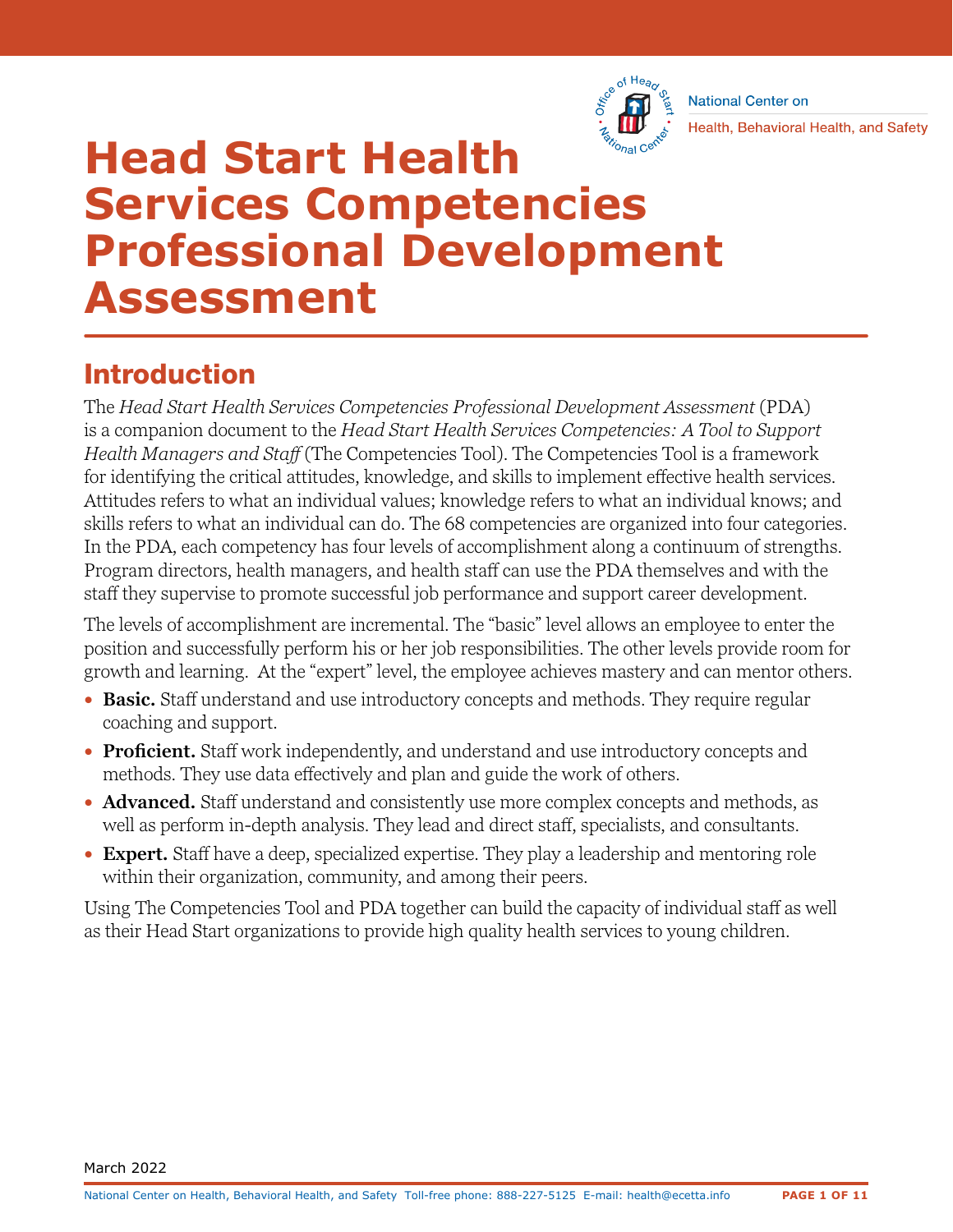## **OVERARCHING COMPETENCIES**

|                  | within early care and education programs.                                                                                                                                                                                                                    |              |                            |               |     | These competencies reflect the most critical set of attitudes, knowledge, and skills. They form a foundation for providing health services |
|------------------|--------------------------------------------------------------------------------------------------------------------------------------------------------------------------------------------------------------------------------------------------------------|--------------|----------------------------|---------------|-----|--------------------------------------------------------------------------------------------------------------------------------------------|
|                  | <b>Attitudes, Knowledge, and Skills</b>                                                                                                                                                                                                                      | <b>Basic</b> | <b>Proficient Advanced</b> | <b>Expert</b> | N/A | <b>Notes</b>                                                                                                                               |
| <b>Attitudes</b> |                                                                                                                                                                                                                                                              |              |                            |               |     |                                                                                                                                            |
| $O-1$            | Value the connections between health<br>and learning                                                                                                                                                                                                         |              |                            |               |     |                                                                                                                                            |
| $O-2$            | Acknowledge how one's own values,<br>beliefs, attitudes, and preferences<br>affect interactions with children,<br>families, and staff                                                                                                                        |              |                            |               |     |                                                                                                                                            |
| <b>Knowledge</b> |                                                                                                                                                                                                                                                              |              |                            |               |     |                                                                                                                                            |
| $O-3$            | Have a working knowledge of the Head<br>Start Program Performance Standards<br>(HSPPS) and other federal, tribal, state,<br>and local requirements regarding health<br>and safety in early care and education <sup>1</sup>                                   |              |                            |               |     |                                                                                                                                            |
| $O-4$            | Understand the general principles of<br>health and wellness, including promotion,<br>prevention, early identification, and<br>intervention                                                                                                                   |              |                            |               |     |                                                                                                                                            |
| $O-5$            | Understand the risk factors that make<br>some people healthy, and other people<br>unhealthy (e.g., determinants of health <sup>2</sup> )<br>that contribute to health disparities <sup>3</sup><br>among culturally and linguistically<br>diverse populations |              |                            |               |     |                                                                                                                                            |

<sup>1</sup>Throughout the tool there are references made to federal, state, local, and tribal regulations. Users of the tool need to know the pertinent information regarding the entities that have authority over a program or its f <sup>2</sup>Healthy People 2020 defines determinants of health as "The range of personal, social, economic, and environmental factors that influence (an individual's) health status."

3 "Health disparities are differences in health outcomes between groups that reflect social inequalities." Centers for Disease Control and Prevention (2011). CDC Health Disparities and Inequalities Report—United States, 2011. *MMWR,* 2011:60, p.1.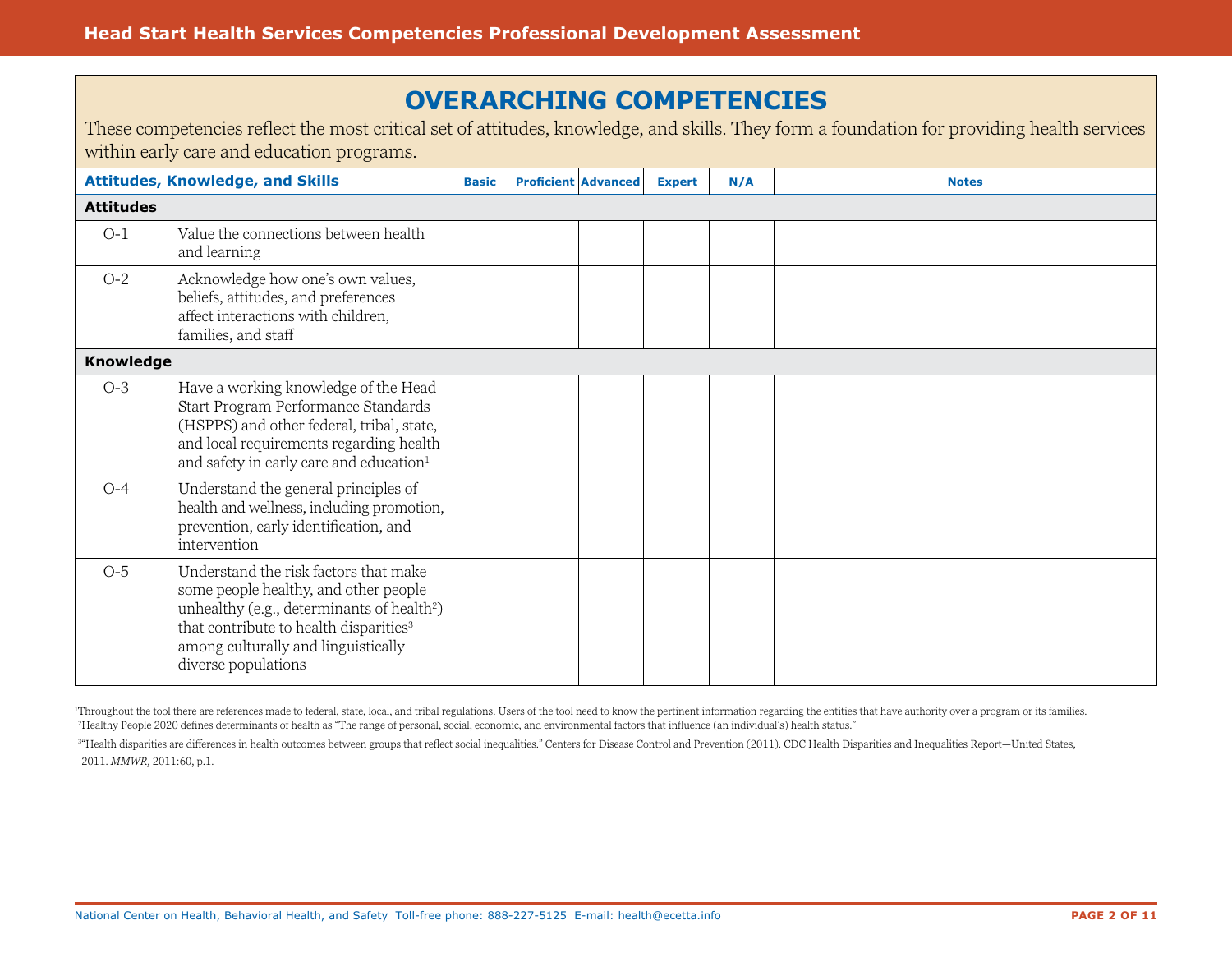|               | <b>OVERARCHING COMPETENCIES</b> These competencies reflect the most critical set of attitudes, knowledge, and skills. They form a foundation for providing<br>health services within early care and education programs. |              |  |                            |               |     |              |  |  |  |
|---------------|-------------------------------------------------------------------------------------------------------------------------------------------------------------------------------------------------------------------------|--------------|--|----------------------------|---------------|-----|--------------|--|--|--|
|               | <b>Attitudes, Knowledge, and Skills</b>                                                                                                                                                                                 | <b>Basic</b> |  | <b>Proficient Advanced</b> | <b>Expert</b> | N/A | <b>Notes</b> |  |  |  |
| <b>Skills</b> |                                                                                                                                                                                                                         |              |  |                            |               |     |              |  |  |  |
| $O-6$         | Assist staff and families to understand<br>children's healthy growth and<br>development                                                                                                                                 |              |  |                            |               |     |              |  |  |  |
| $O-7$         | Model and reinforce healthy and safe<br>behaviors                                                                                                                                                                       |              |  |                            |               |     |              |  |  |  |
| $O-8$         | Assist children and families to address<br>challenges that affect their well-being,<br>promote resilience, and strengthen<br>protective factors                                                                         |              |  |                            |               |     |              |  |  |  |
| $O-9$         | Be able to find and use appropriate<br>sources of evidence-based or science-<br>informed health and safety information                                                                                                  |              |  |                            |               |     |              |  |  |  |
| $O-10$        | Share culturally, linguistically, and<br>developmentally-appropriate science-<br>informed health education materials<br>with children, families, and staff                                                              |              |  |                            |               |     |              |  |  |  |
| $O-11$        | Apply the principles of health literacy <sup>4</sup><br>when communicating with staff and<br>families                                                                                                                   |              |  |                            |               |     |              |  |  |  |

<sup>4</sup>Health literacy is "The degree to which individuals share the capacity to obtain, process, and understand basic information and services needed to make appropriate health decisions (Ratzan and Parker, 2000)." Nielsen-Bohlman, L., Panzer, A.M., Kindig, D.A. (Eds). (2004). Health Literacy: *A Prescription to End Confusion.* Washington, DC: National Academies Press, p. 32.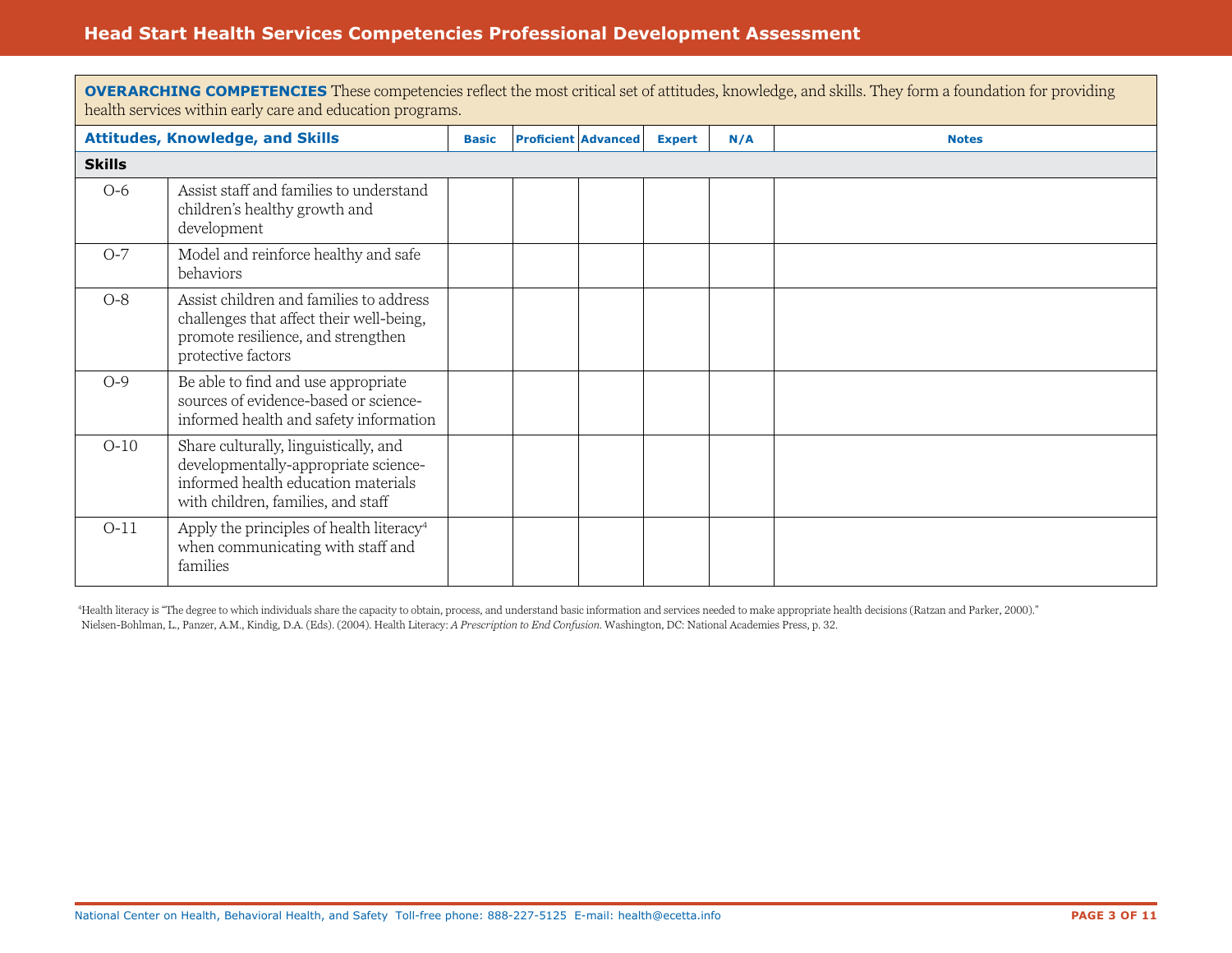## **CHILD AND FAMILY HEALTH COMPETENCIES**

These competencies address the healthy growth and development of young children from birth to five years of age, family well-being, and Head Start requirements regarding the health and safety of children, families, and staff.

|                  | <b>Attitudes, Knowledge, and Skills</b>                                                                                                                                                                            | <b>Basic</b> | <b>Proficient Advanced</b> | <b>Expert</b> | N/A | <b>Notes</b> |
|------------------|--------------------------------------------------------------------------------------------------------------------------------------------------------------------------------------------------------------------|--------------|----------------------------|---------------|-----|--------------|
| <b>Attitudes</b> |                                                                                                                                                                                                                    |              |                            |               |     |              |
| $CFH-1$          | Believe that children and families have<br>the right to be healthy and safe                                                                                                                                        |              |                            |               |     |              |
| $CFH-2$          | Acknowledge the importance of safe,<br>responsive, and nurturing relationships<br>for healthy social and emotional<br>development                                                                                  |              |                            |               |     |              |
| Knowledge        |                                                                                                                                                                                                                    |              |                            |               |     |              |
| CFH-3            | Be familiar with early childhood<br>developmental milestones including<br>cognitive, motor, language, and social<br>and emotional                                                                                  |              |                            |               |     |              |
| CFH-4            | Be aware that maternal and family<br>health and wellness beginning with<br>preconception <sup>5</sup> influence health across<br>the lifespan                                                                      |              |                            |               |     |              |
| CFH-5            | Know current pediatric periodicity<br>schedules (EPSDT), dental periodicty<br>schedules, and immunization<br>recommendations and requirements,<br>and understand screening, assessment,<br>and examination results |              |                            |               |     |              |
| CFH-6            | Be aware of changes in health care<br>delivery systems (e.g., eligibility,<br>provider participation, covered services) <sup>6</sup>                                                                               |              |                            |               |     |              |

<sup>5</sup>The Centers for Disease Control and Prevention (CDC) define preconception health as "the health of women and men during their reproductive years". For more information: [http://www.cdc.gov/preconception/overview.html](https://www.cdc.gov/preconception/overview.html)

<sup>6</sup>The examples listed in this and other competencies are not meant to be exhaustive.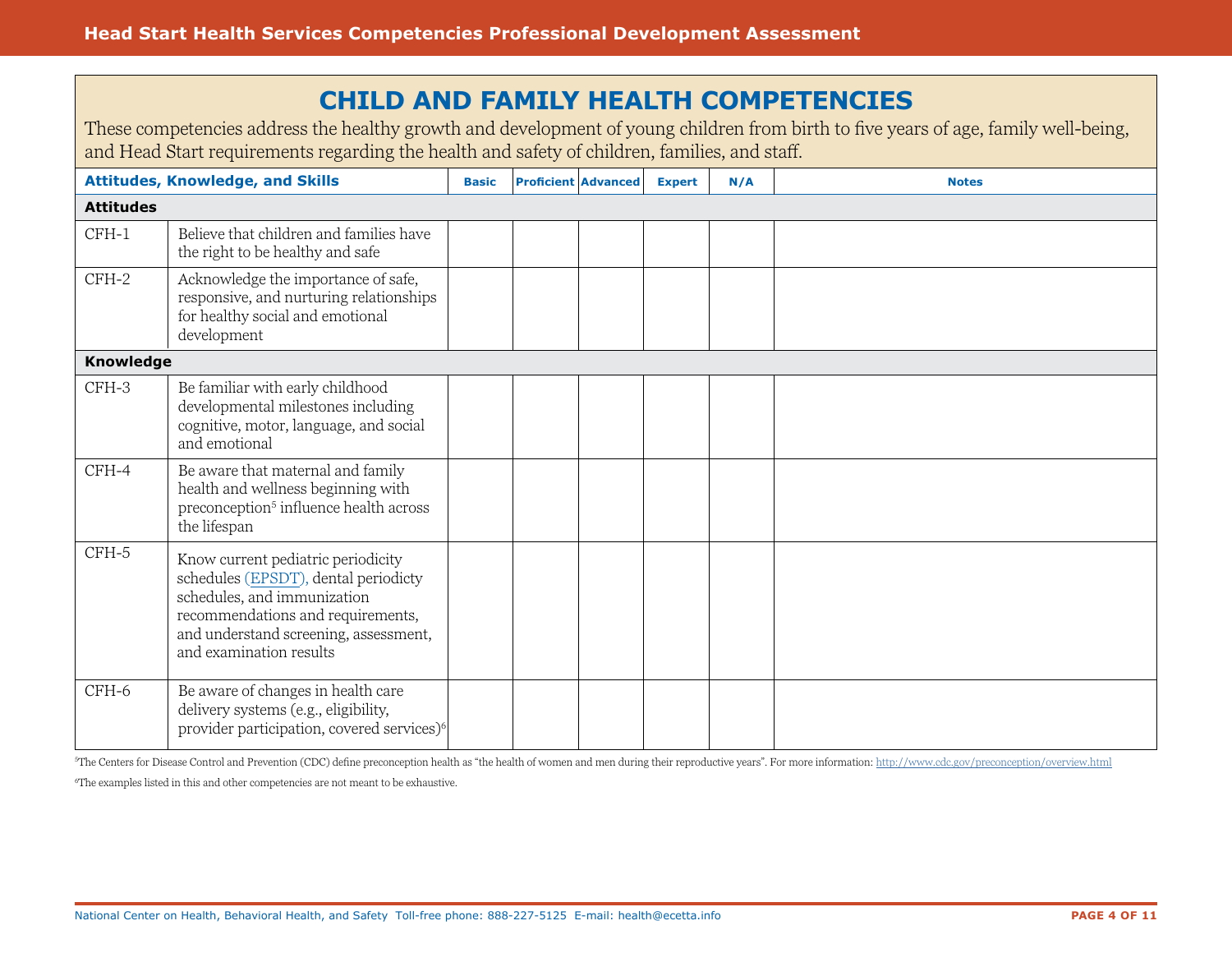|                            | <b>CHILD AND FAMILY COMPETENCIES</b> These competencies address the healthy growth and development of young children from birth to five years of age,<br>family well-being, and Head Start requirements regarding the health and safety of children, families, and staff.                         |              |  |                            |               |     |              |  |  |  |
|----------------------------|---------------------------------------------------------------------------------------------------------------------------------------------------------------------------------------------------------------------------------------------------------------------------------------------------|--------------|--|----------------------------|---------------|-----|--------------|--|--|--|
|                            | <b>Attitudes, Knowledge, and Skills</b>                                                                                                                                                                                                                                                           | <b>Basic</b> |  | <b>Proficient Advanced</b> | <b>Expert</b> | N/A | <b>Notes</b> |  |  |  |
| <b>Knowledge</b> continued |                                                                                                                                                                                                                                                                                                   |              |  |                            |               |     |              |  |  |  |
| CFH-7                      | Understand how toxic stress and<br>adverse childhood experiences influence<br>health and development                                                                                                                                                                                              |              |  |                            |               |     |              |  |  |  |
| CFH-8                      | Know the importance of healthy oral<br>development, risks and protective factors                                                                                                                                                                                                                  |              |  |                            |               |     |              |  |  |  |
| CFH-9                      | Know about food safety and sanitation<br>practices (e.g., food preparation,<br>cross-contamination, temperatures, and<br>storage including breast milk and infant<br>formula)                                                                                                                     |              |  |                            |               |     |              |  |  |  |
| $CFH-10$                   | Be familiar with individual child and<br>adult nutritional needs, preferences, and<br>special dietary requirements including<br>feeding recommendations for infants<br>(e.g., breastfeeding, introduction of<br>solids) and young children (e.g., food<br>allergy/intolerance, portion size, BMI) |              |  |                            |               |     |              |  |  |  |
| $CFH-11$                   | Know about physical activity and<br>screen-time recommendations for<br>infants, toddlers, and preschool children,<br>and physical activity recommendations<br>for adults                                                                                                                          |              |  |                            |               |     |              |  |  |  |
| <b>Skills</b>              |                                                                                                                                                                                                                                                                                                   |              |  |                            |               |     |              |  |  |  |
| $CFH-12$                   | Assist eligible families to access health<br>insurance for themselves and their<br>children                                                                                                                                                                                                       |              |  |                            |               |     |              |  |  |  |
| CFH-13                     | Assist families to access medical and<br>dental homes                                                                                                                                                                                                                                             |              |  |                            |               |     |              |  |  |  |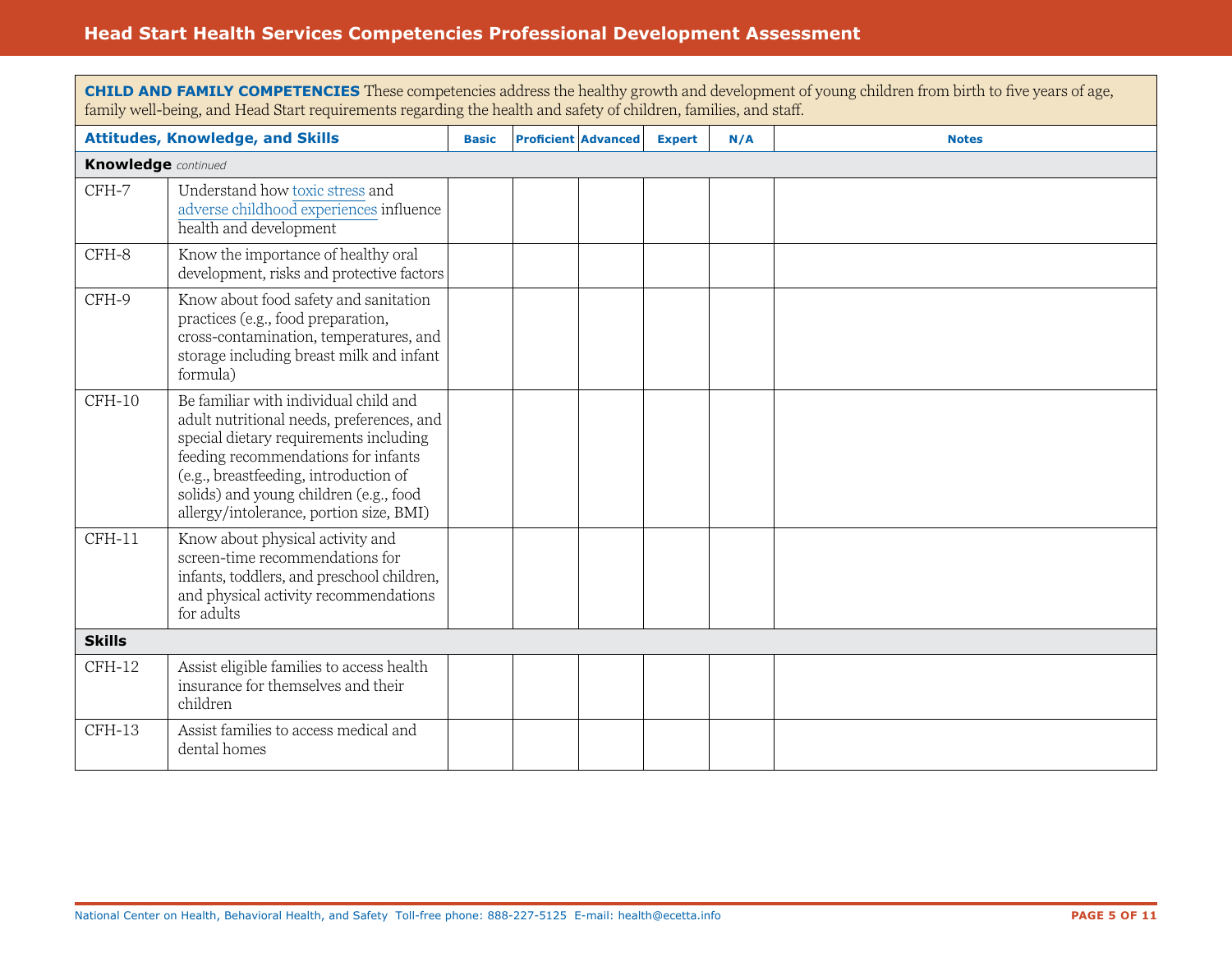|                         | <b>CHILD AND FAMILY COMPETENCIES</b> These competencies address the healthy growth and development of young children from birth to five years of age,<br>family well-being, and Head Start requirements regarding the health and safety of children, families, and staff.                                                        |              |  |                            |               |     |              |  |  |  |
|-------------------------|----------------------------------------------------------------------------------------------------------------------------------------------------------------------------------------------------------------------------------------------------------------------------------------------------------------------------------|--------------|--|----------------------------|---------------|-----|--------------|--|--|--|
|                         | <b>Attitudes, Knowledge, and Skills</b>                                                                                                                                                                                                                                                                                          | <b>Basic</b> |  | <b>Proficient Advanced</b> | <b>Expert</b> | N/A | <b>Notes</b> |  |  |  |
| <b>Skills</b> continued |                                                                                                                                                                                                                                                                                                                                  |              |  |                            |               |     |              |  |  |  |
| $CFH-14$                | Identify whether children are up-to-date<br>on their EPSDT and immunization<br>requirements                                                                                                                                                                                                                                      |              |  |                            |               |     |              |  |  |  |
| $CFH-15$                | Help families identify and overcome<br>barriers to completing further diagnostic<br>testing, follow-up, and treatment                                                                                                                                                                                                            |              |  |                            |               |     |              |  |  |  |
| $CFH-16$                | Develop and implement Individual<br>Healthcare Plans (IHP) for children with<br>special health care needs, in collaboration<br>with families, the medical home, and<br>other related service providers                                                                                                                           |              |  |                            |               |     |              |  |  |  |
| $CFH-17$                | In collaboration with the program's<br>mental health consultant and families,<br>promote children's social and<br>emotional well-being, assess risk and<br>make appropriate referrals for children<br>with mental health concerns                                                                                                |              |  |                            |               |     |              |  |  |  |
| $CFH-18$                | In collaboration with the program's<br>mental health consultant, assess risk and<br>make appropriate referrals for families<br>living with challenges such as domestic<br>violence, child abuse and neglect,<br>substance abuse, depression (especially<br>for prenatal and post-partum women)<br>and other mental health issues |              |  |                            |               |     |              |  |  |  |
| CFH-19                  | Demonstrate infection control<br>procedures: basic assessment, initial<br>management, and prevention of<br>communicable diseases                                                                                                                                                                                                 |              |  |                            |               |     |              |  |  |  |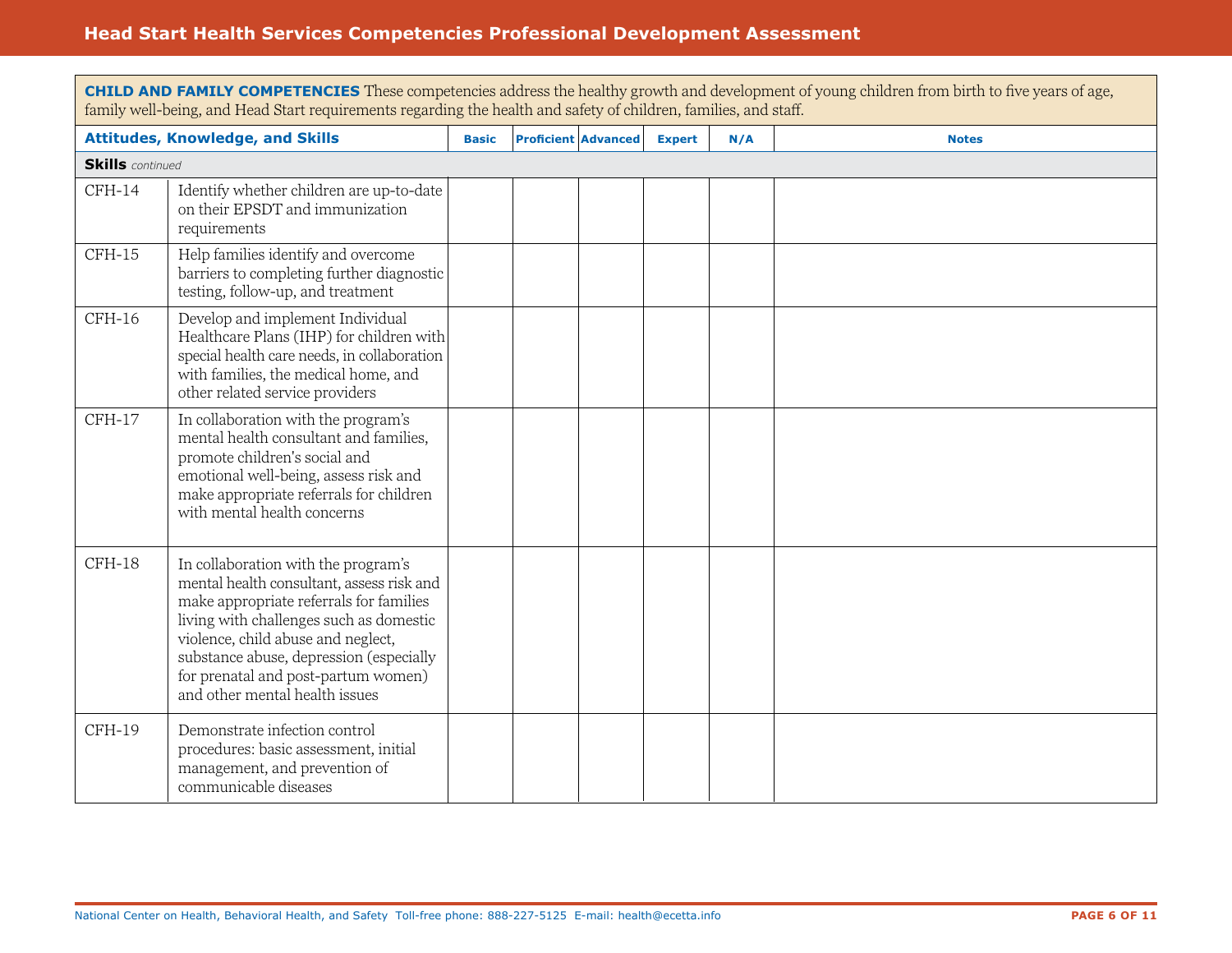|                         | <b>CHILD AND FAMILY COMPETENCIES</b> These competencies address the healthy growth and development of young children from birth to five years of age,<br>family well-being, and Head Start requirements regarding the health and safety of children, families, and staff. |              |  |                            |               |     |              |  |  |  |
|-------------------------|---------------------------------------------------------------------------------------------------------------------------------------------------------------------------------------------------------------------------------------------------------------------------|--------------|--|----------------------------|---------------|-----|--------------|--|--|--|
|                         | <b>Attitudes, Knowledge, and Skills</b>                                                                                                                                                                                                                                   | <b>Basic</b> |  | <b>Proficient Advanced</b> | <b>Expert</b> | N/A | <b>Notes</b> |  |  |  |
| <b>Skills</b> continued |                                                                                                                                                                                                                                                                           |              |  |                            |               |     |              |  |  |  |
| CFH-20                  | Identify indoor and outdoor hazards<br>related to common child and adult<br>injuries, and apply age and<br>developmentally appropriate injury<br>prevention strategies                                                                                                    |              |  |                            |               |     |              |  |  |  |
| $CFH-21$                | Demonstrate safe methods that meet<br>state and tribal requirements of<br>administering medications, including<br>consent, handling, labeling, storing,<br>disposing, and recognizing possible<br>side effects                                                            |              |  |                            |               |     |              |  |  |  |
| CFH-22                  | Support family-style meals for children<br>and staff as appropritae                                                                                                                                                                                                       |              |  |                            |               |     |              |  |  |  |
| CFH-23                  | Support positive oral health practices<br>during program hours                                                                                                                                                                                                            |              |  |                            |               |     |              |  |  |  |
| CFH-24                  | Ensure that program staff can provide<br>first aid and CPR and always have<br>access to well-maintained first aid<br>supplies in order to respond to medical<br>and dental emergencies                                                                                    |              |  |                            |               |     |              |  |  |  |
| CFH-25                  | Plan and oversee ongoing training to<br>meet programmatic health and safety<br>requirements                                                                                                                                                                               |              |  |                            |               |     |              |  |  |  |
| CFH-26                  | Assure staff implement health and safety<br>practices including daily health checks                                                                                                                                                                                       |              |  |                            |               |     |              |  |  |  |
| CFH-27                  | Establish and maintain confidentiality<br>policies and procedures                                                                                                                                                                                                         |              |  |                            |               |     |              |  |  |  |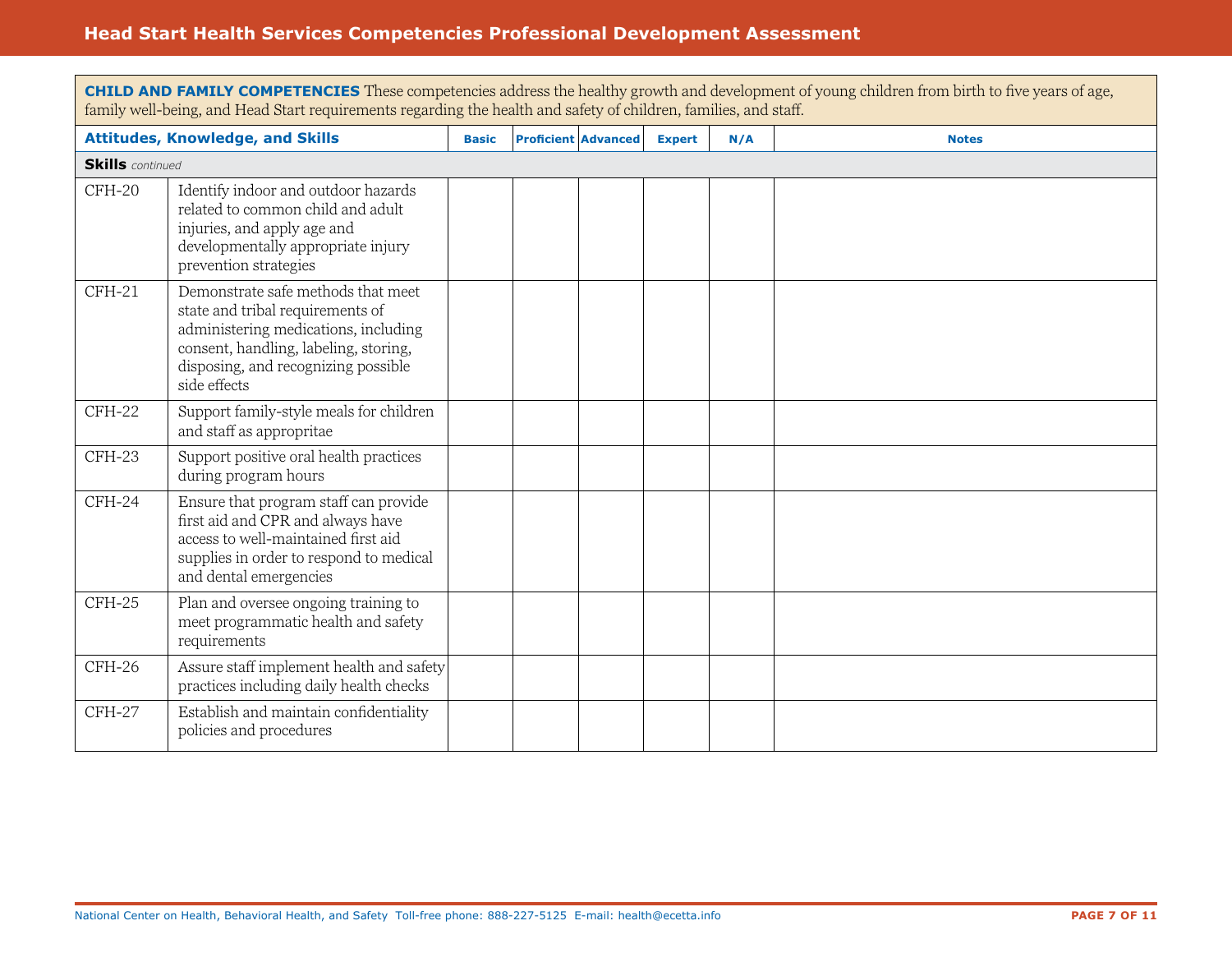|                         | <b>CHILD AND FAMILY COMPETENCIES</b> These competencies address the healthy growth and development of young children from birth to five years of age,<br>family well-being, and Head Start requirements regarding the health and safety of children, families, and staff. |              |  |                            |               |     |              |  |  |  |
|-------------------------|---------------------------------------------------------------------------------------------------------------------------------------------------------------------------------------------------------------------------------------------------------------------------|--------------|--|----------------------------|---------------|-----|--------------|--|--|--|
|                         | <b>Attitudes, Knowledge, and Skills</b>                                                                                                                                                                                                                                   | <b>Basic</b> |  | <b>Proficient Advanced</b> | <b>Expert</b> | N/A | <b>Notes</b> |  |  |  |
| <b>Skills</b> continued |                                                                                                                                                                                                                                                                           |              |  |                            |               |     |              |  |  |  |
| CFH-28                  | Maintain effective recordkeeping<br>systems, and accurately track individual<br>child and family health information                                                                                                                                                       |              |  |                            |               |     |              |  |  |  |
| CFH-29                  | Collect and use child and family health<br>history, including current health needs,<br>to help children and families achieve<br>optimal wellness                                                                                                                          |              |  |                            |               |     |              |  |  |  |
| CFH-30                  | Facilitate comprehensive services<br>including appropriate education,<br>information, support, and referrals for<br>prenatal and postpartum women,<br>fathers, and significant family<br>members                                                                          |              |  |                            |               |     |              |  |  |  |
| CFH-31                  | For enrolled pregnant women, develop<br>a plan for the two-week newborn visit                                                                                                                                                                                             |              |  |                            |               |     |              |  |  |  |
| CFH-32                  | Assure that programs implement and<br>inform fstaff and amilies about safe<br>sleep practices for infants                                                                                                                                                                 |              |  |                            |               |     |              |  |  |  |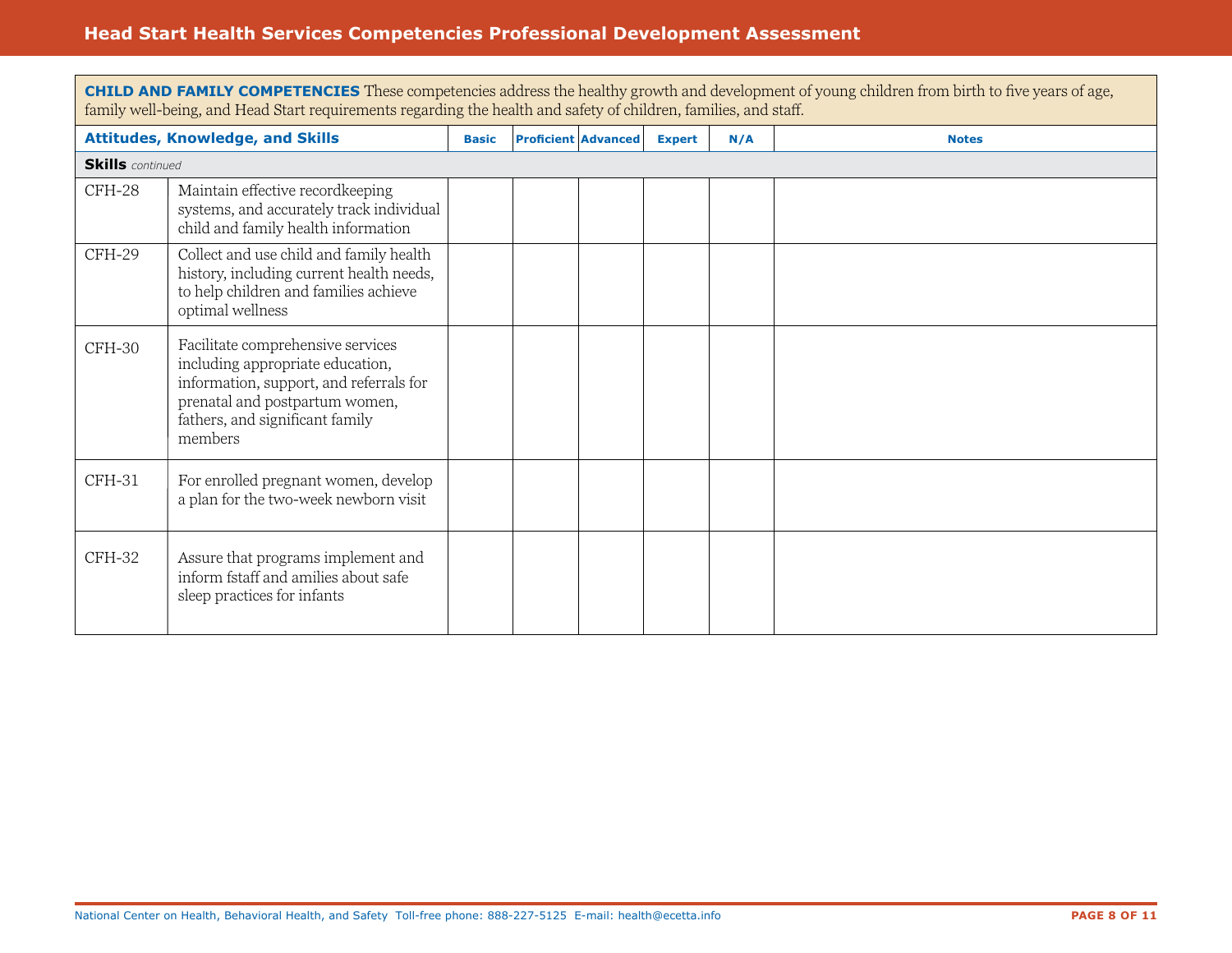| <b>ENGAGING FAMILIES COMPETENCIES</b><br>These competencies reflect the relationship-based approach found in the Head Start Parent, Family, and Community Engagement<br>Framework and recognize that families are the primary decision makers for their children's health. |                                                                                                                                                                                                                                   |              |  |                            |               |     |              |  |  |
|----------------------------------------------------------------------------------------------------------------------------------------------------------------------------------------------------------------------------------------------------------------------------|-----------------------------------------------------------------------------------------------------------------------------------------------------------------------------------------------------------------------------------|--------------|--|----------------------------|---------------|-----|--------------|--|--|
|                                                                                                                                                                                                                                                                            | <b>Attitudes, Knowledge, and Skills</b>                                                                                                                                                                                           | <b>Basic</b> |  | <b>Proficient Advanced</b> | <b>Expert</b> | N/A | <b>Notes</b> |  |  |
| <b>Attitudes</b>                                                                                                                                                                                                                                                           |                                                                                                                                                                                                                                   |              |  |                            |               |     |              |  |  |
| $EF-1$                                                                                                                                                                                                                                                                     | Believe that families are experts about,<br>and the primary decision makers for,<br>their children's health                                                                                                                       |              |  |                            |               |     |              |  |  |
| Knowledge                                                                                                                                                                                                                                                                  |                                                                                                                                                                                                                                   |              |  |                            |               |     |              |  |  |
| $EF-2$                                                                                                                                                                                                                                                                     | Understand how the attitudes, beliefs,<br>and traditions of individuals from<br>diverse ethnic, cultural, religious,<br>educational and socioeconomic<br>backgrounds, sexual orientations, and<br>genders affect health practices |              |  |                            |               |     |              |  |  |
| $EF-3$                                                                                                                                                                                                                                                                     | Be familiar with strength-based<br>communication strategies such as<br>reflective listening and motivational<br>interviewing                                                                                                      |              |  |                            |               |     |              |  |  |
| <b>Skills</b>                                                                                                                                                                                                                                                              |                                                                                                                                                                                                                                   |              |  |                            |               |     |              |  |  |
| $EF-4$                                                                                                                                                                                                                                                                     | Develop and sustain trusting<br>relationships with families                                                                                                                                                                       |              |  |                            |               |     |              |  |  |
| $EF-5$                                                                                                                                                                                                                                                                     | Identify and use family strengths when<br>addressing health concerns                                                                                                                                                              |              |  |                            |               |     |              |  |  |
| $EF-6$                                                                                                                                                                                                                                                                     | Partner with families to promote safe,<br>healthy, and nurturing home<br>environments                                                                                                                                             |              |  |                            |               |     |              |  |  |
| $EF-7$                                                                                                                                                                                                                                                                     | Educate families about how all aspects<br>of health affect children's learning and<br>school readiness                                                                                                                            |              |  |                            |               |     |              |  |  |
| $EF-8$                                                                                                                                                                                                                                                                     | Engage families in the review and<br>development of program policies and<br>activities related to all areas of health<br>(e.g., health education curriculum,<br>menu planning)                                                    |              |  |                            |               |     |              |  |  |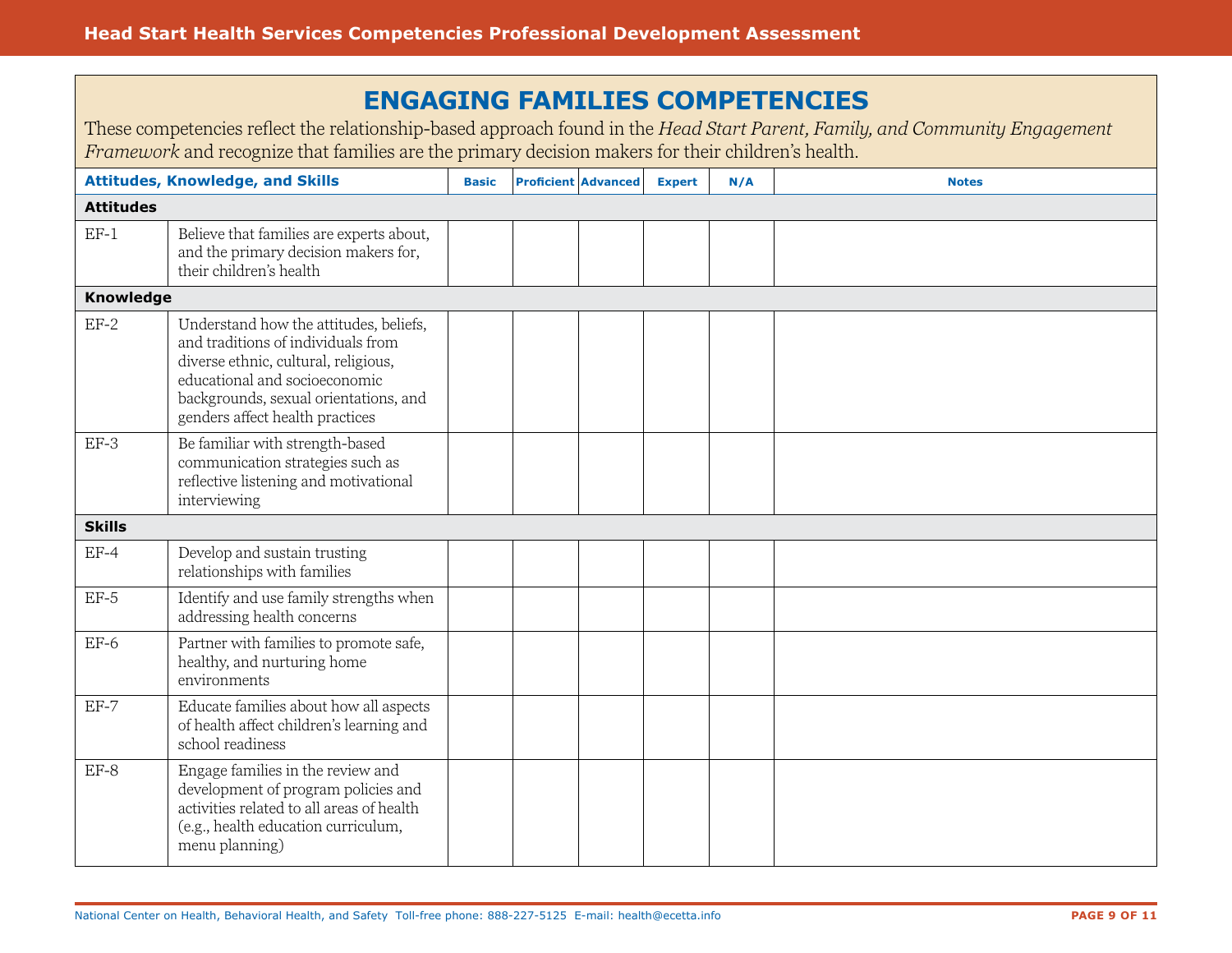## **LEADERSHIP COMPETENCIES**

These competencies address how to effectively manage and lead Head Start health services and work collaboratively with families, staff, individual providers, health organizations, and service delivery systems.

|                  | <b>Attitudes, Knowledge, and Skills</b>                                                                                                                                              | <b>Basic</b> | <b>Proficient Advanced</b> | <b>Expert</b> | N/A | <b>Notes</b> |
|------------------|--------------------------------------------------------------------------------------------------------------------------------------------------------------------------------------|--------------|----------------------------|---------------|-----|--------------|
| <b>Attitudes</b> |                                                                                                                                                                                      |              |                            |               |     |              |
| $L-1$            | Be open to multiple perspectives, new<br>information, and novel approaches to<br>working with children, families, and staff                                                          |              |                            |               |     |              |
| $L-2$            | Be willing to take advantage of<br>professional development and support<br>activities (e.g., training, higher education,<br>and professional networking)                             |              |                            |               |     |              |
| <b>Knowledge</b> |                                                                                                                                                                                      |              |                            |               |     |              |
| $L-3$            | Know how to access and use external<br>health resources, including technical<br>assistance providers, health consultants,<br>and state, tribal, and community<br>agencies            |              |                            |               |     |              |
| $L-4$            | Understand adult learning principles                                                                                                                                                 |              |                            |               |     |              |
| <b>Skills</b>    |                                                                                                                                                                                      |              |                            |               |     |              |
| $L-5$            | Gather and use community health data,<br>make use of available resources, and<br>develop strategies to address service<br>delivery gaps and barriers to care                         |              |                            |               |     |              |
| $L-6$            | Use data to plan, implement, and<br>evaluate health services                                                                                                                         |              |                            |               |     |              |
| $L-7$            | Report program-level health information<br>to meet program, federal, tribal, and<br>state requirements and requests,<br>including the Head Start Program<br>Information Report (PIR) |              |                            |               |     |              |
| $L-8$            | Use technology to improve efficiency and<br>strengthen the quality of health services                                                                                                |              |                            |               |     |              |